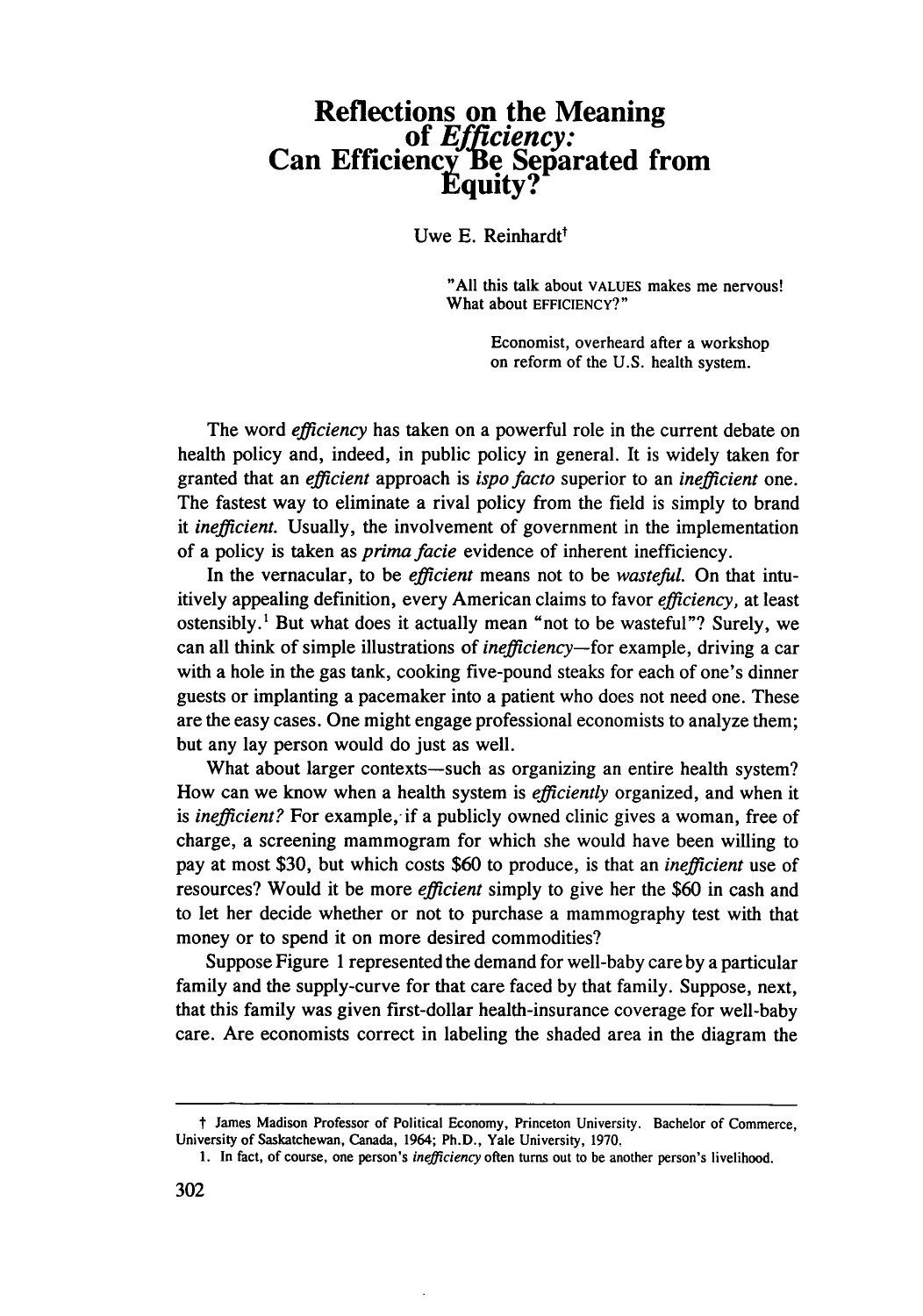so-called *welfare loss* inherent in that insurance policy?<sup>2</sup> Would it be more *efficient* simply to give that family an amount of money equal to the total actuarial cost of its health-insurance coverage for well-baby care?

Following that line of inquiry, are we entitled to assume that the Canadian, government-run health-insurance system, which does offer patients first-dollar health-insurance coverage all around, is *ipso facto* less efficient than the American system which visits substantial cost-sharing on patients and leaves millions of them uninsured to confront the full cost of the health care they consume?

<sup>2.</sup> The reasoning is as follows: At any utilization rate on the horizontal axis, the height of the demand curve indicates the maximum value (in monetary terms) the consumer attaches to the marginal (last) unit of the service. Following that line of reasoning, the total benefit the household derives from consuming **A** units of well-baby services per year would be the polygon OABF. The total cost of that consumption rate, however, is equal to rectangle **OACF.** Thus, the total cost, presumably paid **by** someone else, exceeds the benefits registered **by** the family **by** the triangle **ABC.** It is said to be the so-called welfare-loss associated with first-dollar coverage of this service.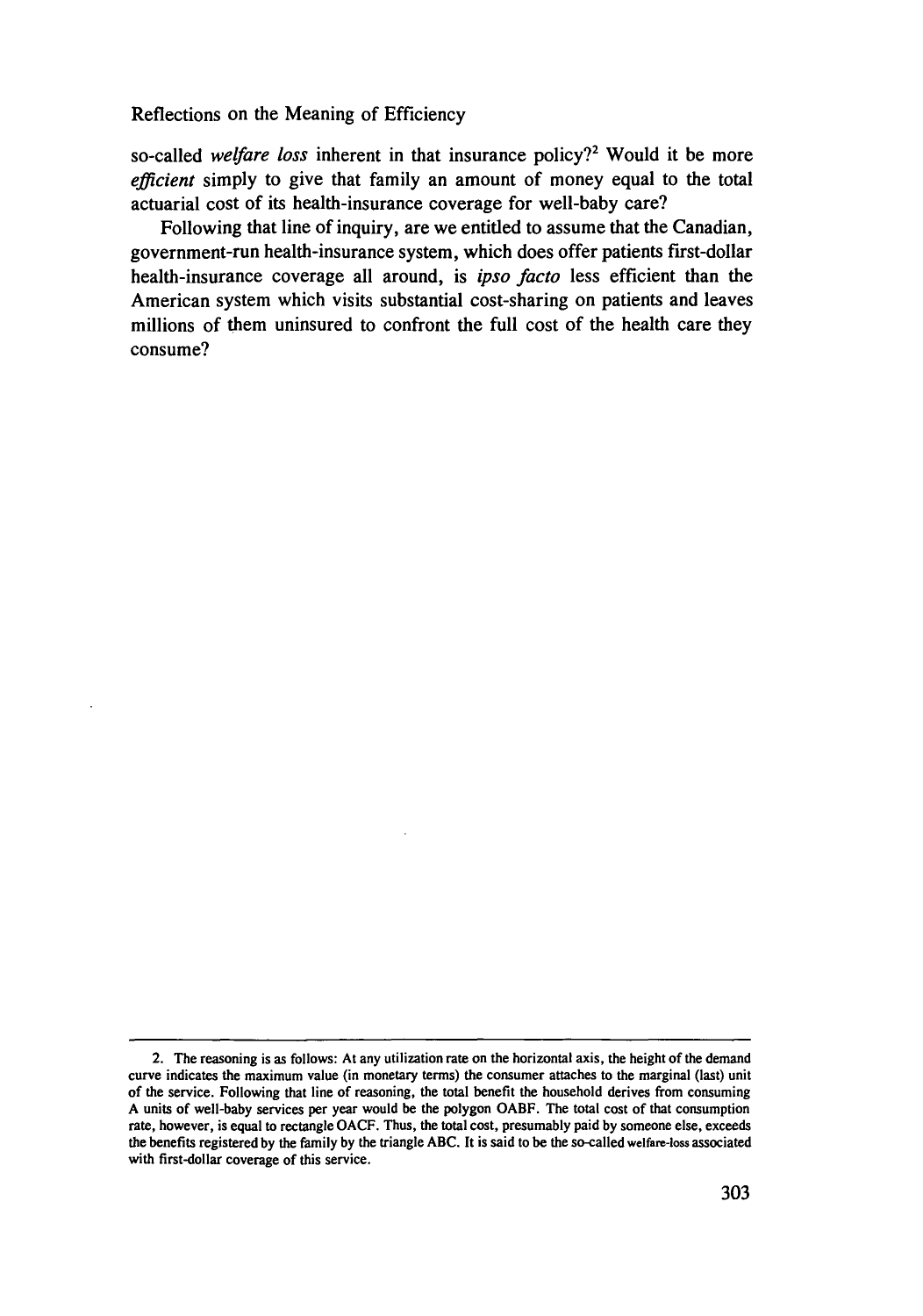

THE JONES FAMILY'S DEMAND FOR WELL-BABY CARE FIGURE 1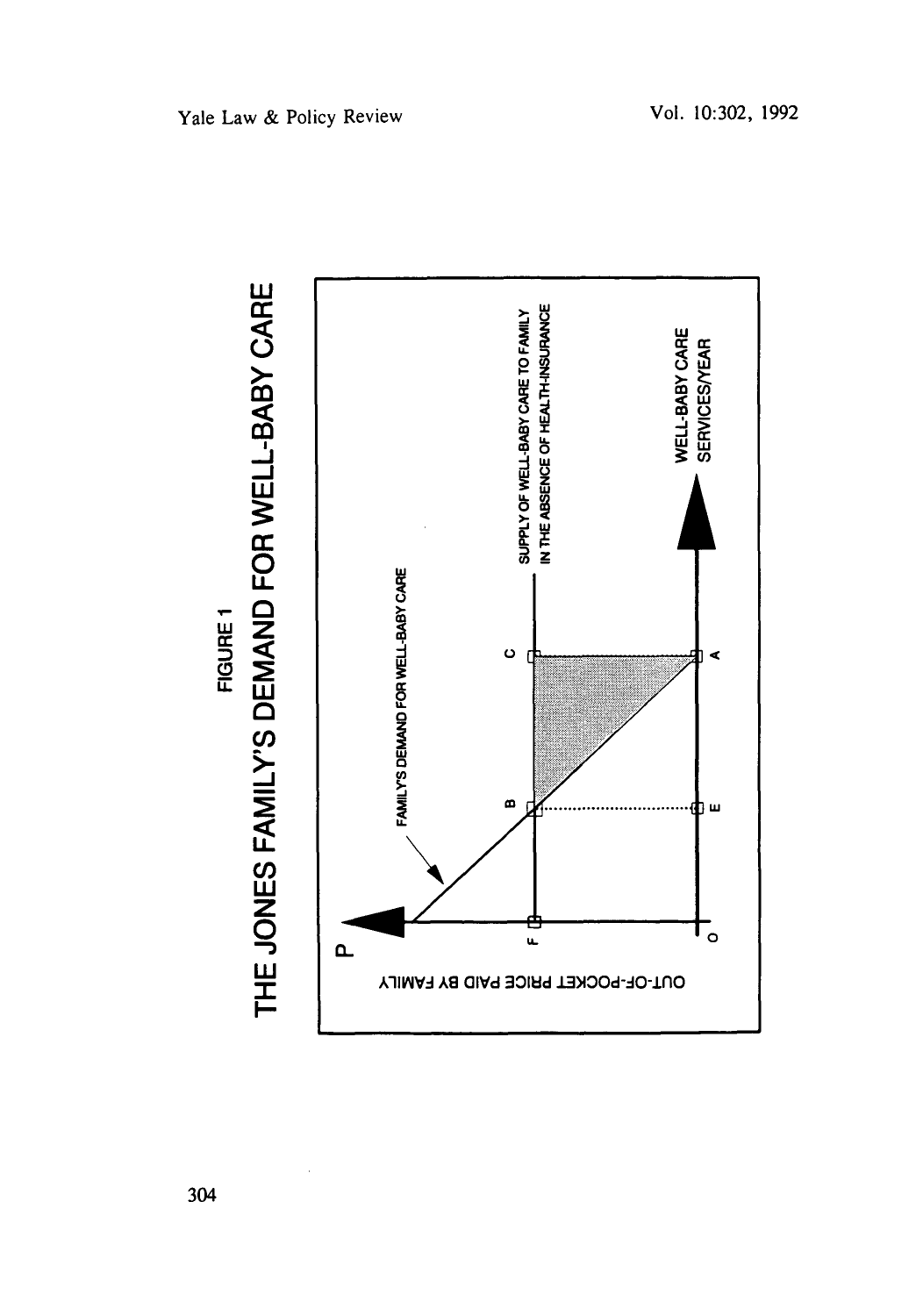At the moment, this nation's organ-transplant system relies exclusively on *donated* organs. In some other countries, organs may be sold for cash, sometimes even by living persons. Is our approach *inefficient?* Should we encourage a well-functioning market for transplantable organs in which those who supply organs (or the surviving relatives of a deceased donor) can sell the organs to the highest bidder? Should we perhaps permit a futures market in transplantable organs, replete with call options on particular organs?

It is important to explore these and similar questions at this time, as the nation appears bent upon confronting in earnest the difficult task of reforming its health system. Central to the debate on alternative reform proposals will be judgments by economists on the relative *efficiency* of these approaches and, as noted, these judgments tend to bear heavily upon the decisions of policymakers. But who audits the economists' judgments? Can we be sure that they invariably apply the concept of *efficiency* with impeccable professional integrity?

Since the late 1970s, for example, many American health economists have advocated a reduction of regulation in health care and greater reliance on market forces, all for the sake of greater *efficiency. 3* There is ample evidence that the policy initiatives set in motion by these recommendations helped to enhance vastly the technical sophistication of American health care and the amenities accompanying the delivery of that care to well-insured patients. But these policies also served to saddle the system with excess capacity all around<sup>4</sup> and to drive up sharply the prices of health services and health-insurance policies. Consequently, millions of low-income Americans have been driven out of the market for health insurance and for health care, particularly as more and more private insurance carriers began to charge *actuarially fair* premiums, that is, premiums based on the individual's health status (an approach to pricing economists tend to consider *efficient* because it eliminates hidden cross subsidies among the insured).

*<sup>3.</sup> See* Milton Friedman, *Gammon's LawPoints to Health-Care Solution,* WALL **ST.** J., Nov. 12, 1991, at A20. Friedman would force each family to spend \$20,000 per year or 30% of its income (whichever is lower) out of pocket before insurance coverage would set in. That degree of cost-sharing would be quite burdensome for, say, a low-income working mother with children. The distributional effect of such a scheme would be vastly different from those of a Canadian-style system. In Canada patients do not share costs at point of service.

<sup>4.</sup> The average occupancy ratio in American hospitals now is about 65%, yet most hospitals charge prices high enough to enjoy positive profit margins. A recent study of screening mammography led to the finding that the United States now has four times as many mammography machines as would be needed to serve the current utilization rate. *See* M.L. Brown et al., *Is the Supply of Mammography Machines Outstripping Need and Demand?,* 113 ANNALS **INTERNAL** MED. 547, 547-552 (1990). Because the typical machine is vastly underused, unit costs per film are high and prices are more than twice as high as would be needed to amortize a fully used machine with a solid profit margin. Remarkably, private payers in this market are willing to pay the higher prices. Because screening mammography is a typically *uninsured* preventive service, it can be said that the private market actually works to deny poor American access to mammography screening *because the nation has too many mammography machines.*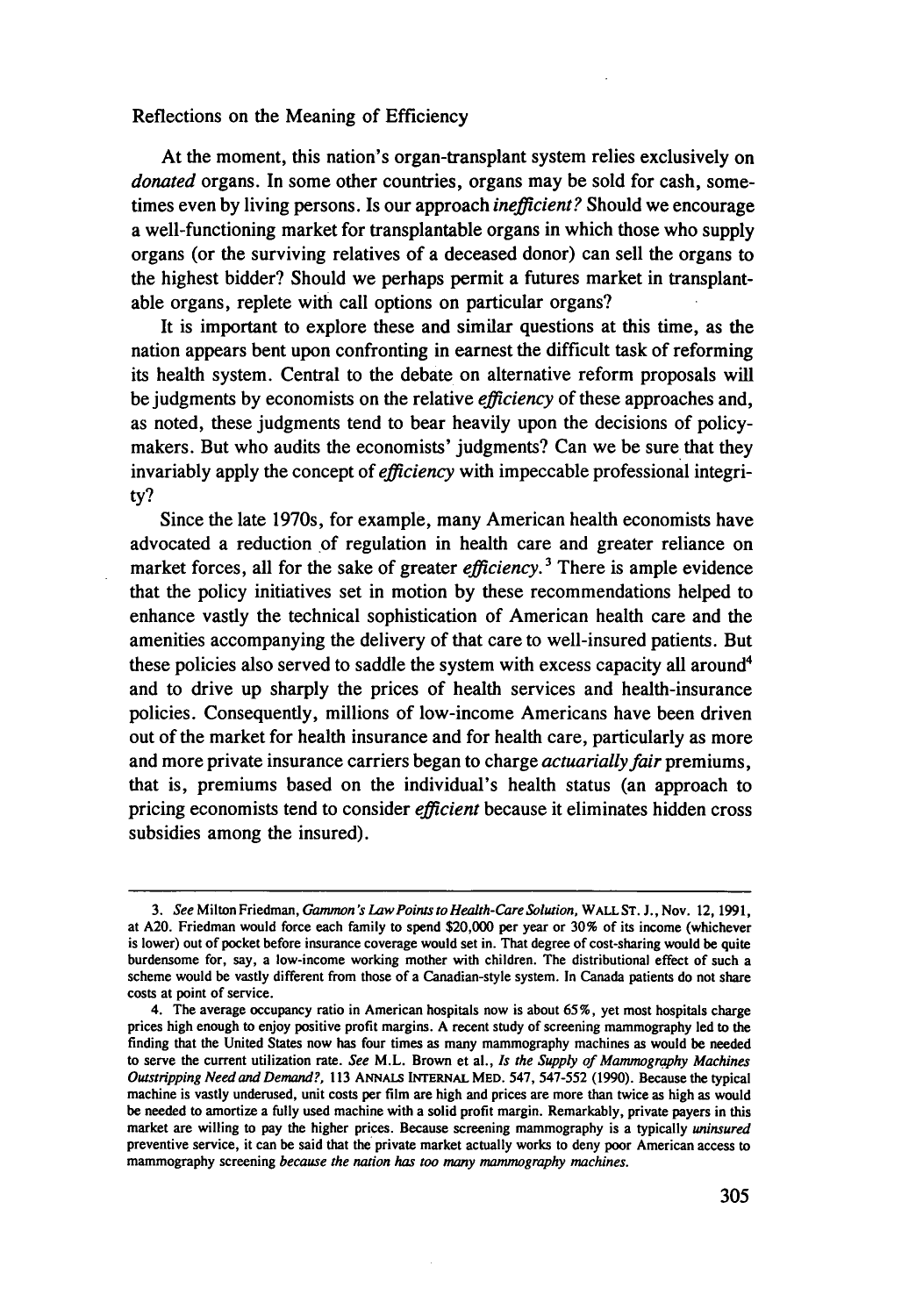Several years ago, a group of economists took stock of the shift to a more market-oriented health policy. In his introduction to the series of essays resulting from this effort, the editor of the volume asserted:

It appears that competition has increased substantially among providers and among insurers and health plans since 1977, perhaps more than anyone predicted or thought possible. Economic theory would suggest that this increase in competition should have resulted in a more efficient allocation of health services. ... But competition may have succeeded only in *improving* the allocation of health resources. In the next ten years, I believe, we will have to combine a *better* allocation of resources with a more equitable distribution of these resources.<sup>5</sup>

What is one to make of such a statement, particularly since most of the "competition" the author is talking about took the form of competition in hightech equipment and amenities-leading, as noted, to vast excess capacity in the health sector-and not in classic *price-competition?* What does the author mean by *"better allocation"* of health-care resources? In the context of health policy, are *equity* and *efficiency* really as separable as this passage suggests? And how did the author define and measure *efficiency* in the first place? (In fact, he did not make his definition explicit, presumably on the thought that every reader would know what *efficiency* is.)

To judge the merits of the economists' judgments in these matters, it may be well to review carefully what economists actually mean by the term *efficiency,* and how compelling their conventional applications of that term are in practice. It will be seen that economists have endowed the term with a precise, technical interpretation that completely divorces it from *desirability* in the sense that even (properly practicing) economists themselves might prefer a patently *inefficient* allocation of resources to a technically *efficient* one. Very few lay persons fully understand this fine point.

### I. THE CONCEPT OF PARETO-EFFICIENCY

The most popular concept of *efficiency* used **by** economists, mainly in abstract theory or in the class room, is one first formulated **by** the nineteenthcentury economist Vilredo Pareto, to wit:

<sup>5.</sup> Warren Greenberg, *Introduction,* **J. HEALTH POL. POL'Y** & LAW, Summer **1988,** at 223-24 (emphasis added).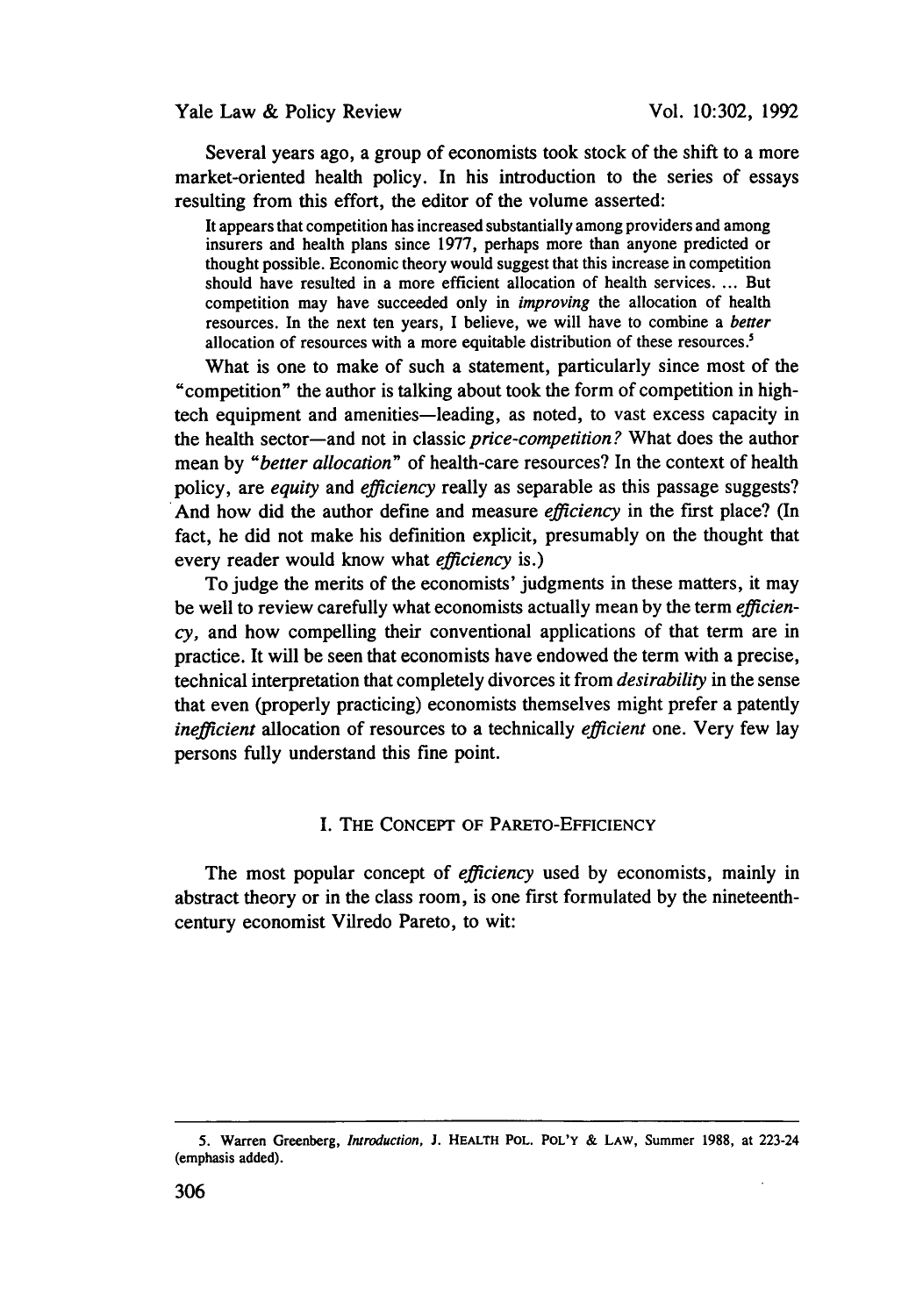# PARETO EFFICIENCY

*AN EFFICIENT ALLOCATION OF RESOURCES IS ONE FROM WHICH NO PERSON CAN BE MADE TO FEEL BETTER OFF WITHOUT MAKING ANOTHER PERSON FEEL WORSE OFF. <sup>6</sup>*

In this guise, the term *efficiency* is meant to reflect *social welfare,* because the concept is based on the way people "feel" about different allocations of economic privilege among them.

*Pareto-efficiency* is absolute in the sense that a resource allocation either is or is not *Pareto-efficient.* Often that stringent test is not necessary in policy analysis. It suffices to rank alternative allocations in terms of their *relative efficiency.* For that purpose, economists employ the concept of *Pareto superiority.*

#### PARETO SUPERIORITY

*ONE ALLOCATION IS DEFINED AS PARETO-SUPERIOR TO ANOTHER IF AND ONLY IF IT MAKES AT LEAST ONE PERSON FEEL BETTER OFF AND NO ONE FEEL WORSE OFF. <sup>7</sup>*

Figure  $2<sup>8</sup>$  depicts a two-person society confronted by a resourceconstrained set of opportunities to allocate degrees of happiness ("utility") among them. Any point on the trade-off possibility frontier labeled XY is *Pareto-efficient* in the sense that it is impossible to enhance Smith's happiness without making Jones less happy. Point Z, while not *Pareto-efficient,* is nevertheless *Pareto-superior* to point A, because both Smith and Jones are happier there than at point A. In fact, the entire shaded area in Figure 1 is *Pareto-superior* to point A, although only points lying on or beneath the tradeoff possibilities frontier XY are *feasible.* Point R, for example, is *Paretosuperior* to point A but not attainable with the resources at hand. By assumption, only points on or below the solid curved line are attainable with the resources at hand.

**6.** WILLIAM **J. BAUMOL,** ECONOMIC THEORY **AND** OPERATIONS ANALYSIS **527** (1977); *see also* **LEE** S. **FRIEDMAN, MICROECONOMIC** POLICY 26 (1984).

<sup>7.</sup> FRIEDMAN, *supra* note 6, at 36.

*<sup>8.</sup> See id.* at **ch.** 2, figs. 2-4.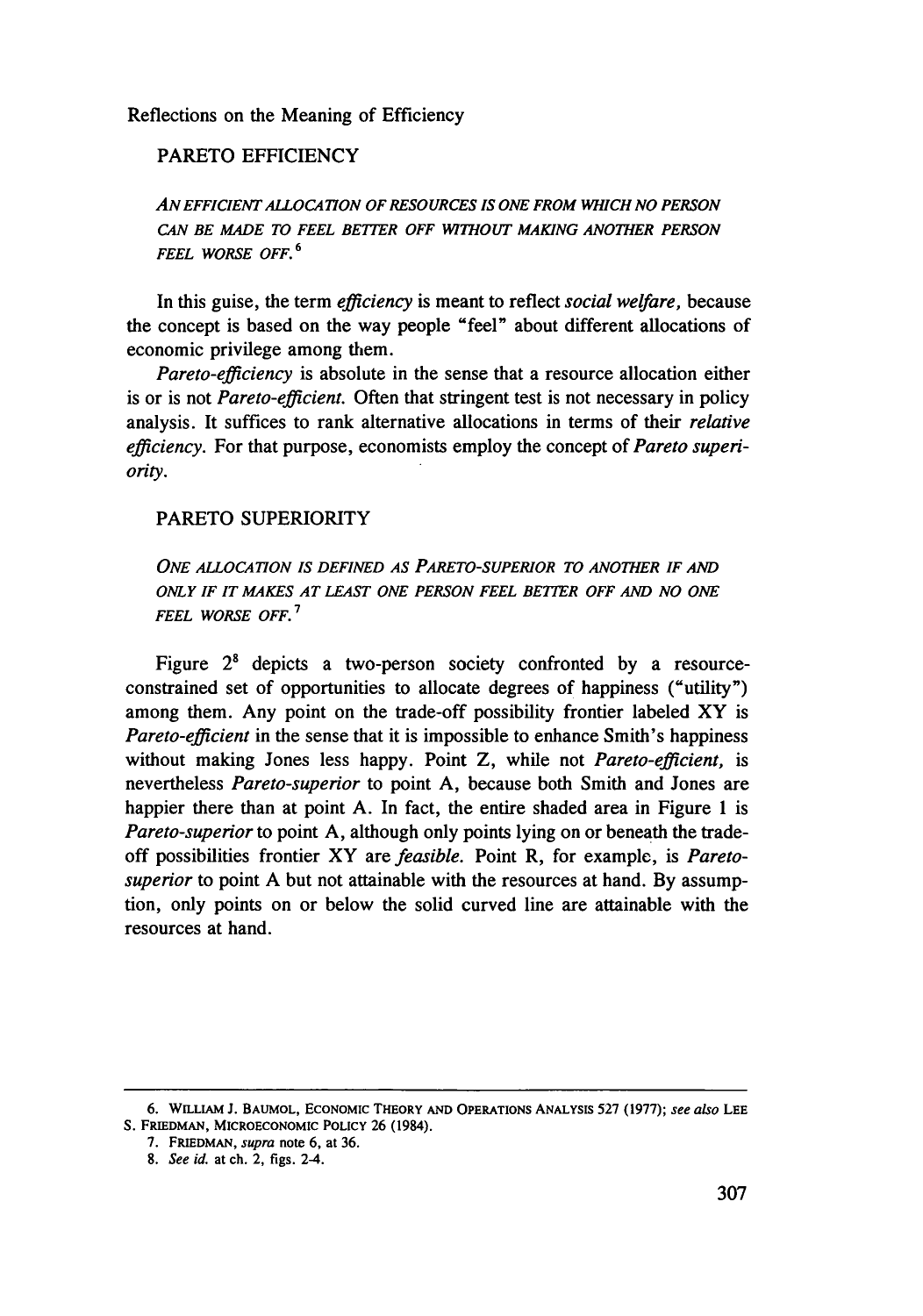

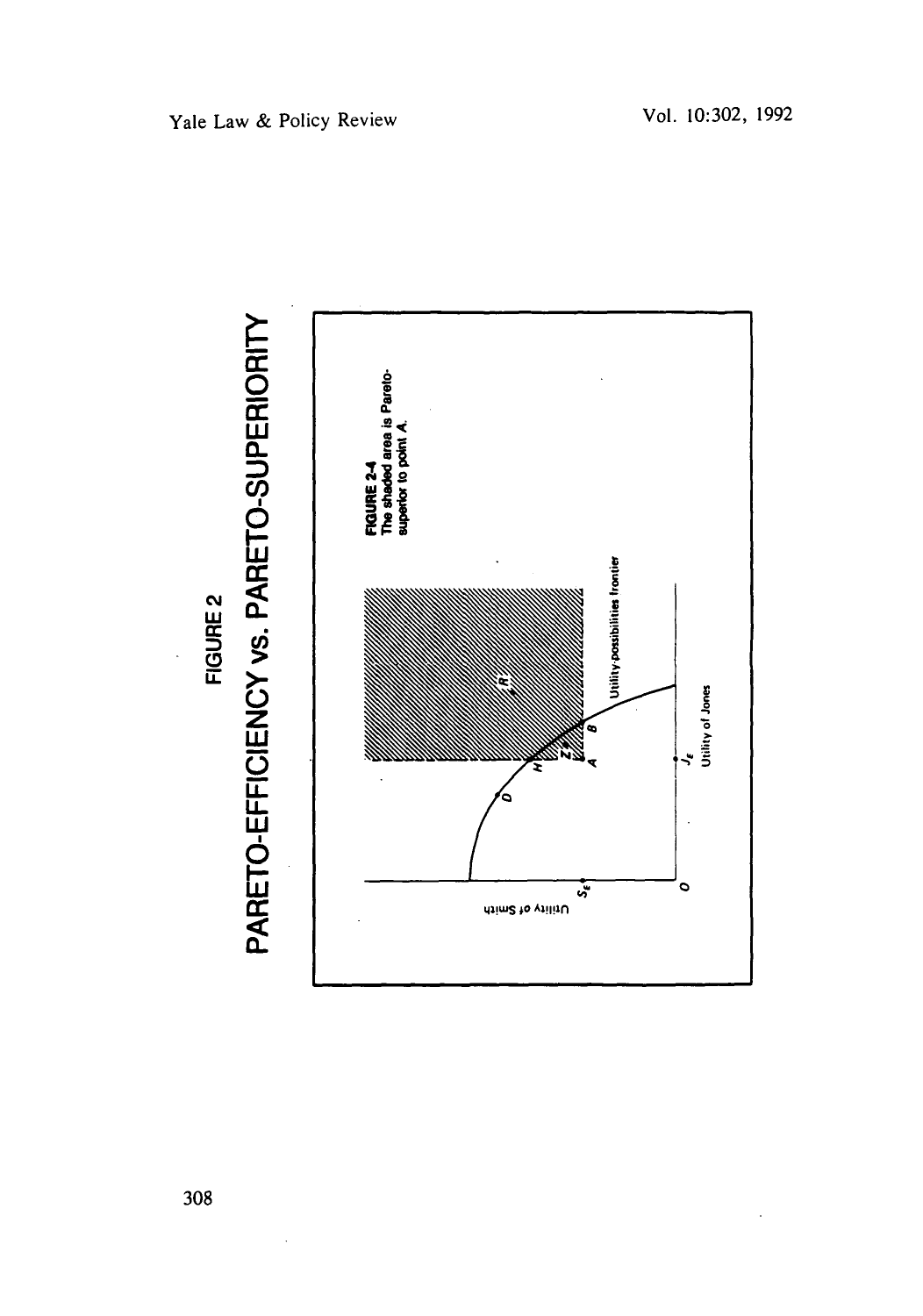It can readily be agreed that a policy that moves the two-person society depicted in Figure 2 from allocation A to either H or B (or to any allocation anywhere in the shaded area of Figure 2) enhances *social welfare* all around, because by definition it leaves no single individual less happy than before and makes at least one of them happier. How much of an analytic insight this construct represents can be debated. Although the construct is much celebrated by economists as an intellectual breakthrough of sorts, one might also view it as a tautology. Yet it would be difficult to implement even this tautology in practice, because the happiness that would be registered by individual human beings in response to different allocations might not be easily readable.

The axes in Figure 2 represent *degrees of happiness* of two individuals. They are purely subjective measures of personal well being, judged by the affected individual him or herself, and not by someone else-e.g., a parent or the economist's favorite analytic analogue of a parent, the legendary benevolent dictator. Very often, however, economists jump from the construct represented in Figure 2 to one in which the axes represent not human well being, but merely quantities of commodities. For example, the introductory chapter of virtually every freshman textbook in economics contains a graph such as Figure 3 that depicts three distinct output mixes, two located right on the so-called *production-possibility frontier* (points H and B in Figure 2) and one located beneath that frontier (point A). This *production-possibility frontier* depicts, for each quantity of the one commodity, the *maximum* output of the other commodity that could be wrung out of the available resources if the latter were used to its fullest capacity. On this definition of the frontier, both output mixes H and B on the frontier are defined as *efficient,* while output mix A (or any other output mix beneath the frontier) is deemed *inefficient.*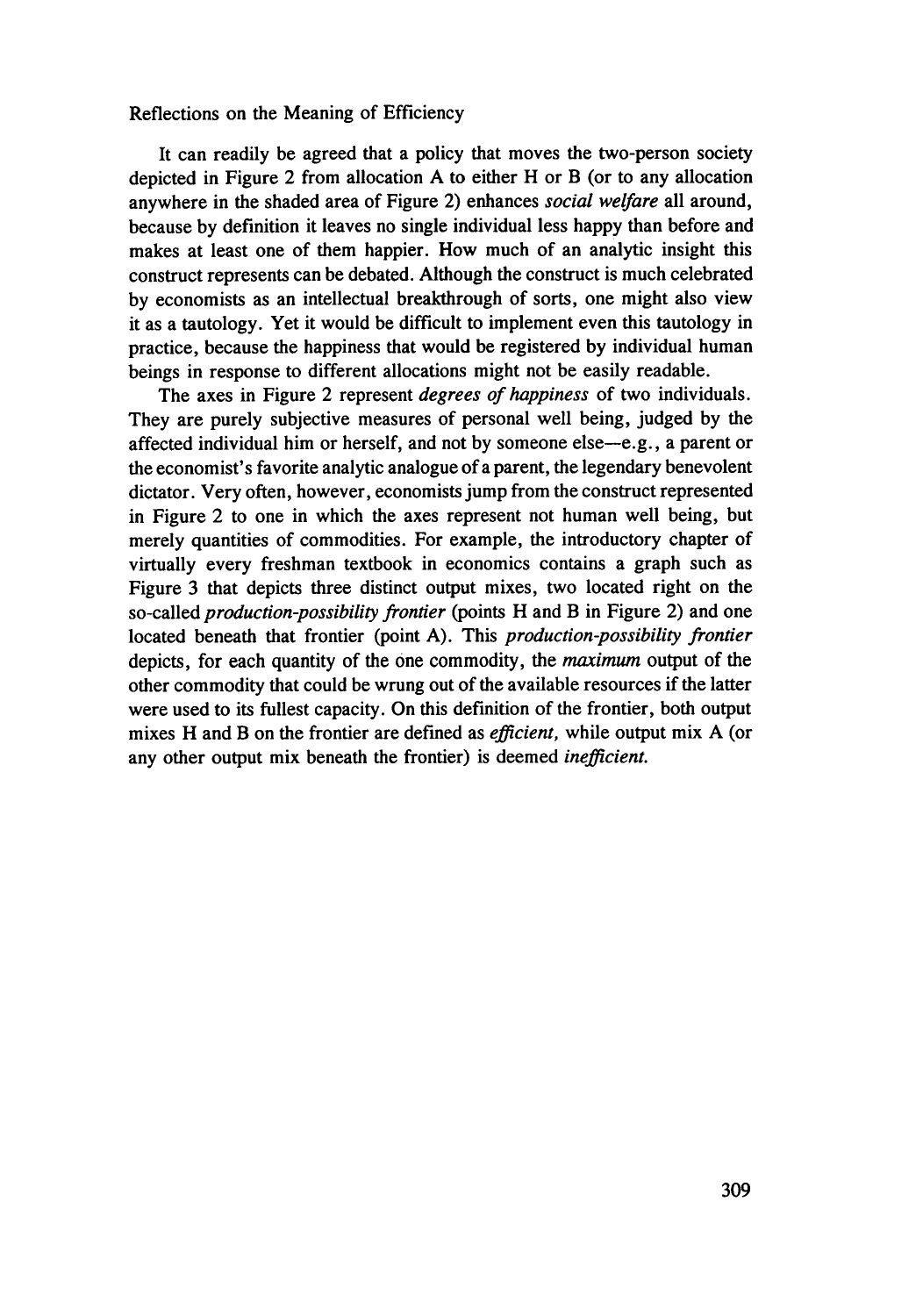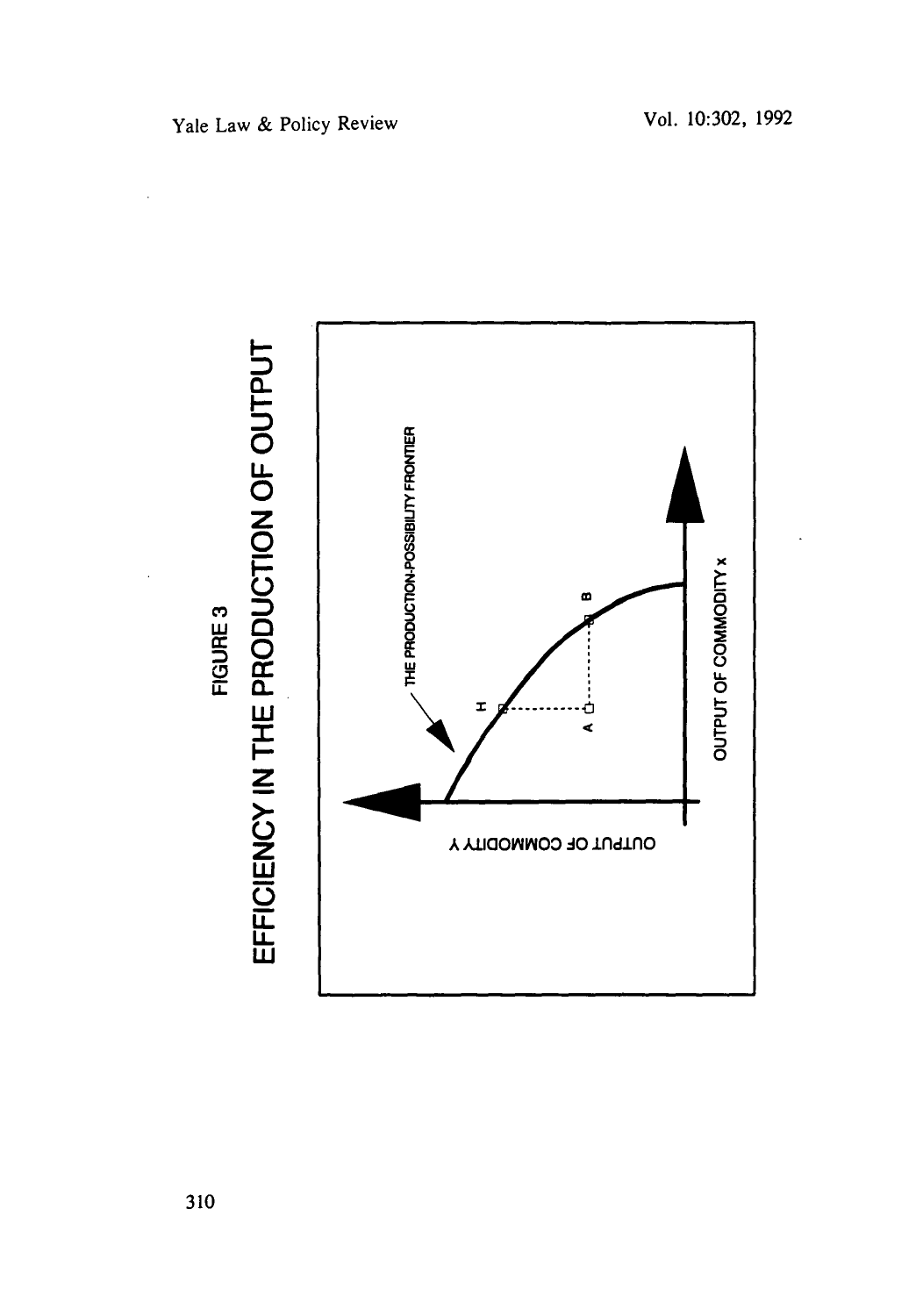This concept of *efficiency* has enormous intuitive appeal. It seems related to *Pareto-efficiency,* although it is actually not the same concept (a circumstance not usually made clear to students). While a move from output mix A to either H or B (or points in between) certainly will make available more output all around, Figure 3 tells one nothing about the human happiness such a move will beget. Can we be sure the move actually does make some people in society better off without making others worse off? In other words, can we be sure that a move from, say, point A to point C actually enhances *social welfare* **?**

Presumably, the writers of freshman texts have in the back of their mind the argument that, with more output of one kind and not less of another, it ought to *bepossible* somehow to distribute the extra output in a *Pareto-efficient* manner, so that a move toward the *efficient* output frontier in Figure 3 can be viewed as at least a potential enhancement of *social welfare.* The question, of course, is whether it can reasonably be assumed that this potential will *actually* be exploited by society. What if one harbors the suspicion that this potential will not be exploited and that the move toward greater output *efficiency* actually creates heightened social tension? Should the analyst then project the more *efficient* allocation as also more desirable? Or would it not be all the more important in such cases to remind users of the analyst's output that greater *efficiency* does not necessarily imply enhanced *social welfare?* Would failure to highlight this *caveat* perhaps border what one might call *von-Braunian motion,* after Tom Lehrer's famous song in which he satirizes Nazi Germany's top rocket technician Wernher von Braun with the ditty:

> "Vonce rockets are up, who cares vere zey come down, dat's not my department," says Wernher von Braun.<sup>9</sup>

Suppose, for example, that commodity Y in Figure 3 represented some new, high-tech medical intervention and that more of it could be produced without causing reductions in the output of any other commodity. Suppose next, however, that the associated rearrangement of the economy has been such that only well-to-do patients will have access to the new medical procedure. On these assumptions, can we be sure that a move from A to H or B would enhance overall *social welfare?* Would we not have to assume the absence of *social envy* among the poor and of guilt among the well-to-do? Are these reasonable assumptions? Or should civilized policy analysts refuse to pay heed to base human motives such as envy, prevalent though it may be in any normal society?

These questions are not mere pedantry. They go to the heart of contemporary health policy. When economists such as Nobel Laureat Milton Friedman

**<sup>9.</sup> ToM LEHRER,** *Wernher Von Braun,* **on THAT WAS THE YEAR THAT WAS** (Reprise **1965).**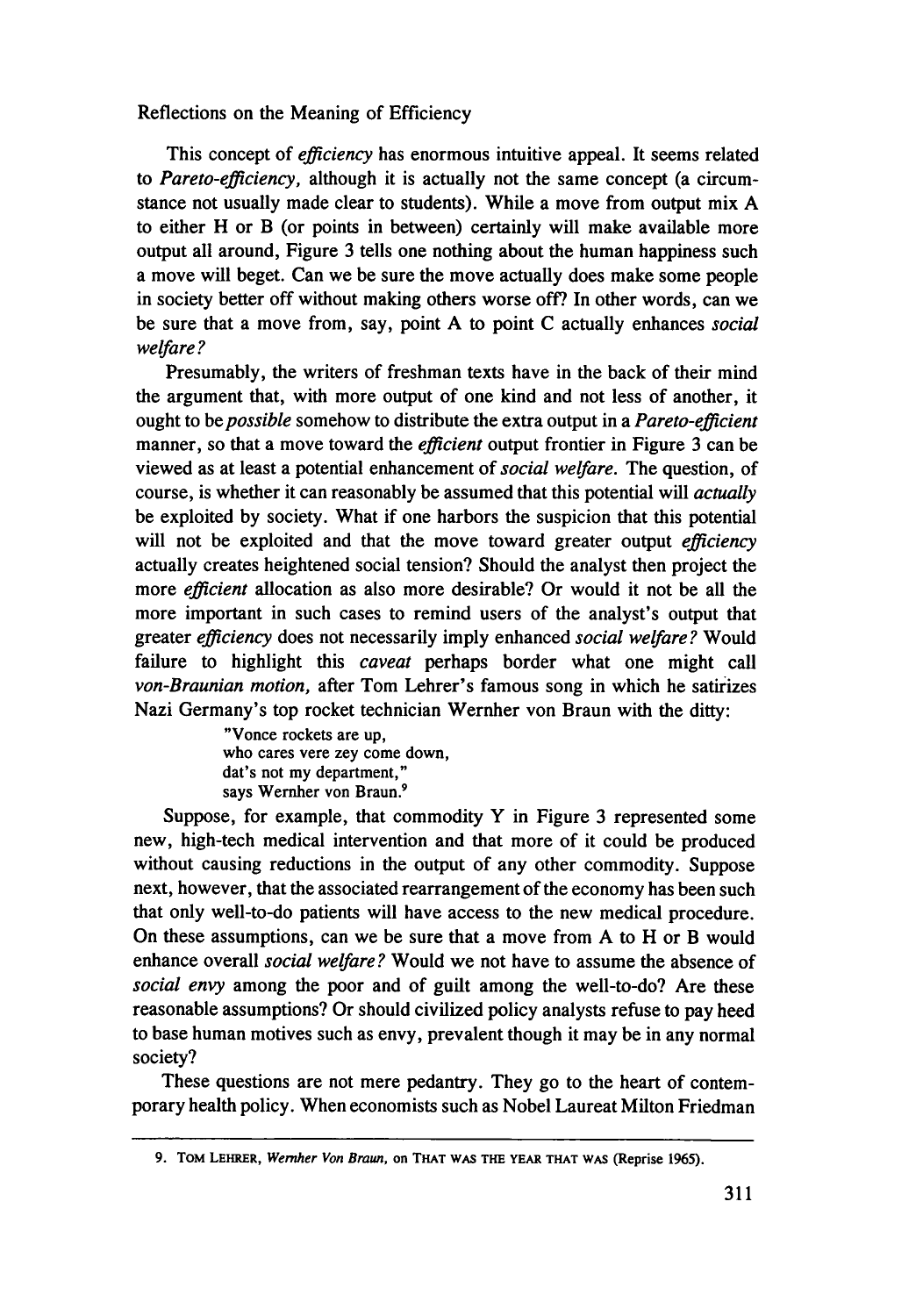Yale Law & Policy Review

propose health systems that implicitly permit the quantity and quality of health care to vary with family income and then call that approach more *efficient* than, say, the more regulatory but also more egalitarian Canadian system, are economists playing it straight, or are they merely selling preferred ideology in the guise of science?

# Ii. THE KALDORIAN CRITERION

We may revisit the previous questions more precisely in terms of our earlier Figure 2 that has degrees of happiness (rather than quantities of output) on the axes. Consider now a move from the *inefficient* point A in that diagram to an *efficient* point D, which lies outside the shared area of *Pareto-superior* allocations. Would such a move be a social improvement? In other words, is a move from a *Pareto-inefficient* allocation of resources (A) to a *Paretoefficient* one (D) *ispo facto* a desirable move, as is so often implied in the debate on health policy? Would not most people believe that the answer is an unambiguous "Yes"?

At point D, Smith is vastly better off, but partly at the expense of Jones' happiness. That sort of reallocation might obtain, for example, if we took the allocation of health-care resources in Canada out of the hand of government and entrusted it instead to free market forces. Well-heeled economists (like Smith) might not have to wait as long as they do now for an MRI scan or a coronary by-pass; on the other hand, Canada's poor (the Joneses) might be priced out of the health system altogether, as are so many of America's poor today.

To cope with this troublesome issue, the British economist Nicholas Kaldor proposed a *social welfare* criterion that is now packaged implicitly into most benefit-cost analyses performed by economists, usually without alerting the users of such analyses to the troublesome limitation inherent in that criterion. This criterion can be expressed as follows:

# THE KALDORIAN CRITERION

*A REALLOCATION OF RESOURCES IS A SOCIAL IMPROVEMENT IF THOSE WHO GAIN FROM THAT MOVE VALUE THEIR GAIN SUFFICIENTLY SO THAT THEY COULD, IN PRINCIPLE, BRIBE THOSE WHO LOSE FROM THE MOVE INTO ACCEPTING THAT MOVE, EVEN IF THE BRIBE IS ACTUALLY NOT PAID.*

To highlight the tenuous ethical foundation of Kaldor's criterion, one might call it the *unrequited-punch-in-the-nose* criterion of *social welfare.* Suppose, for example, that I feel very aggressive today and therefore would like to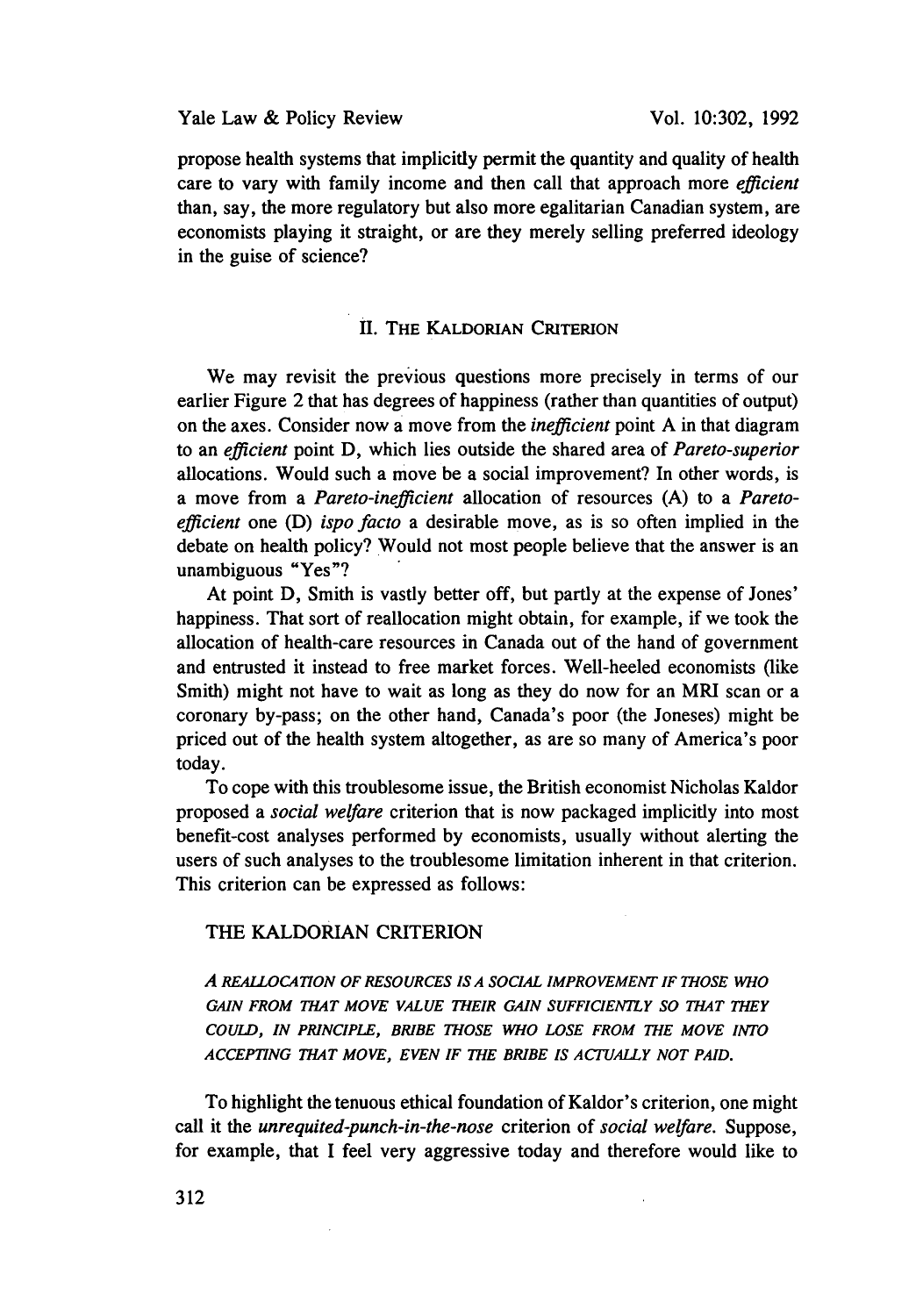punch you in the nose. An honest referee (an economist) asks me what **I** would be willing to pay for that privilege. Suppose the maximum I'd be willing to pay were \$1,000. Next, the honest referee asks you how much you would have to be paid to receive that punch in the nose without hitting me back. Because you are strapped for cash, you might accept the punch for \$600. The referee (our economist) is ecstatic, for (s)he perceives here the opportunity to enhance *social welfare.* Consequently, the deal is struck, you kindly -present your precious nose, I punch, you bleed and hold out your hand in anticipation of my payment of \$1,000. Alas, I walk away happily, along with my \$1,000, which I refuse to surrender. Not to worry. The honest referee (our economist) will soothe you with the expert assurance that, according to Nicholas Kaldor, and in principle, we just have witnessed a major enhancement in *social welfare,* to the tune of \$400, even though the expected \$1,000 bribe is not actually paid. It is to be hoped that you have enough respect for the referee to accept this verdict gracefully, and you probably will, if you accept the benefit-cost analyses typically sold by economists to policy makers.

Although this illustration may seem beastly and absurd, it can easily be adapted, with only minor modifications, to the context of environmental pollution, to health care or to many other situations in which public policy bestows benefits upon one group of people at the expense of others. One is struck by how readily and how uncritically many economists apply the Kaldorian criterion to their analyses of such policies—particularly younger economists, many of whom no longer seem to explore very carefully the philosophical and ethical underpinnings of their profession and instead concentrate on mere analytic technique.

Among more thoughtful analysts, the Kaldorian criterion *is* deemed highly suspect. As Baumol remarks in his chapter on welfare economics: "In my view, the Kaldor test operates on the basis of an implicit and unacceptable value judgement.<sup>"10</sup>

In their effort to overcome the obvious shortcomings of the Kaldorian welfare criterion, some economists have proposed to proceed in terms of *social-welfare* functions; that is, constructs that convert the happiness experienced by individual members of society into an overall measure of *social welfare.* In their lectures, economists draw such functions with great elegance.<sup>11</sup> In fact, resort to social welfare functions amounts to throwing in the towel on attempts to avoid politics in the assessment of public policy, for the relevant parameters of the *social welfare* functions one might use for that purpose are inherently *political,* even in the abstract.

 $\sim 10^7$ 

 $\sim 100$ 

<sup>10.</sup> **BAUMOL,** *supra* note 6, at 530.

<sup>11.</sup> *See infra* fig. 4; *see also* FRIEDMAN, *supra* note 6, at ch. 2, figs. 2-7.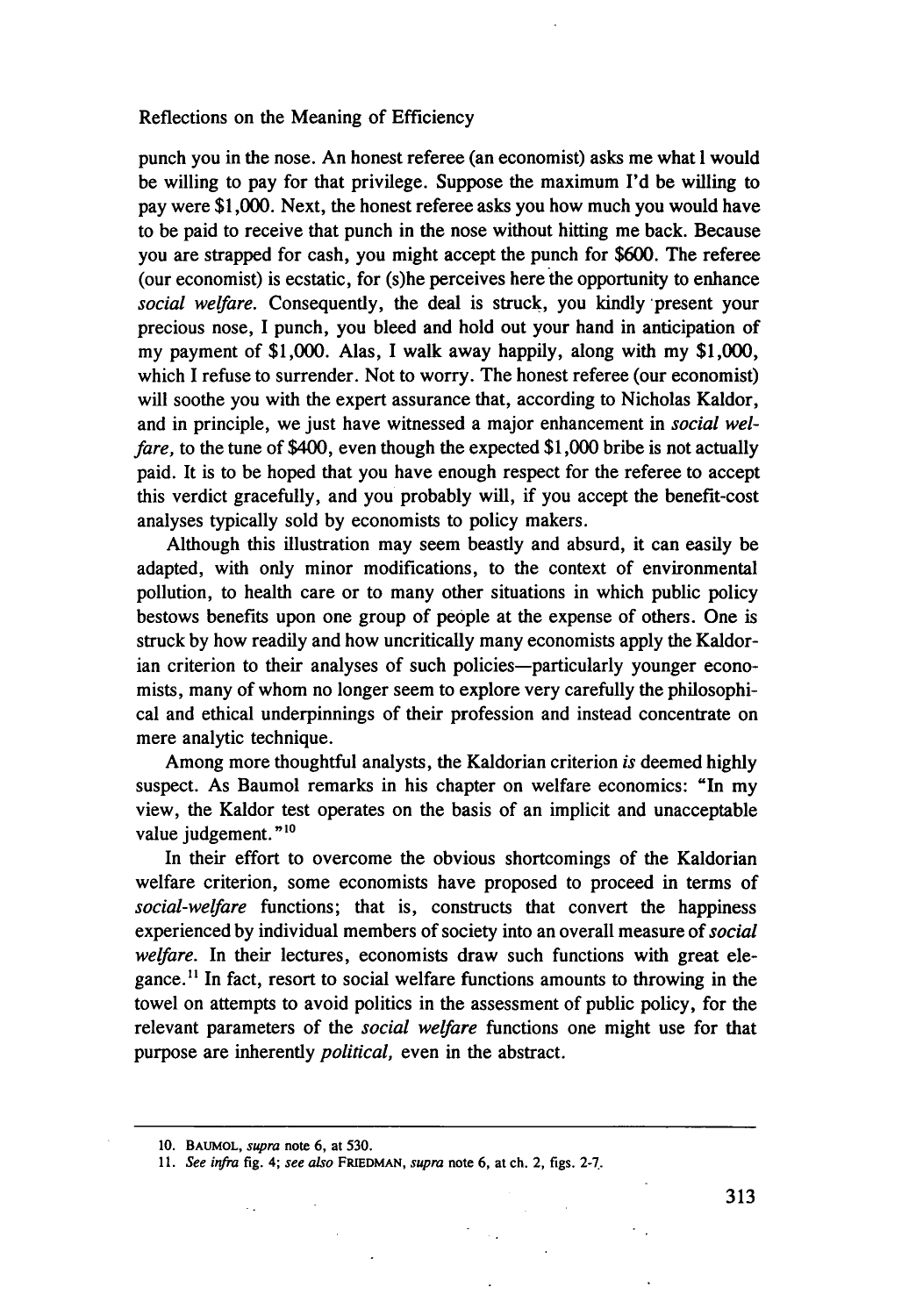